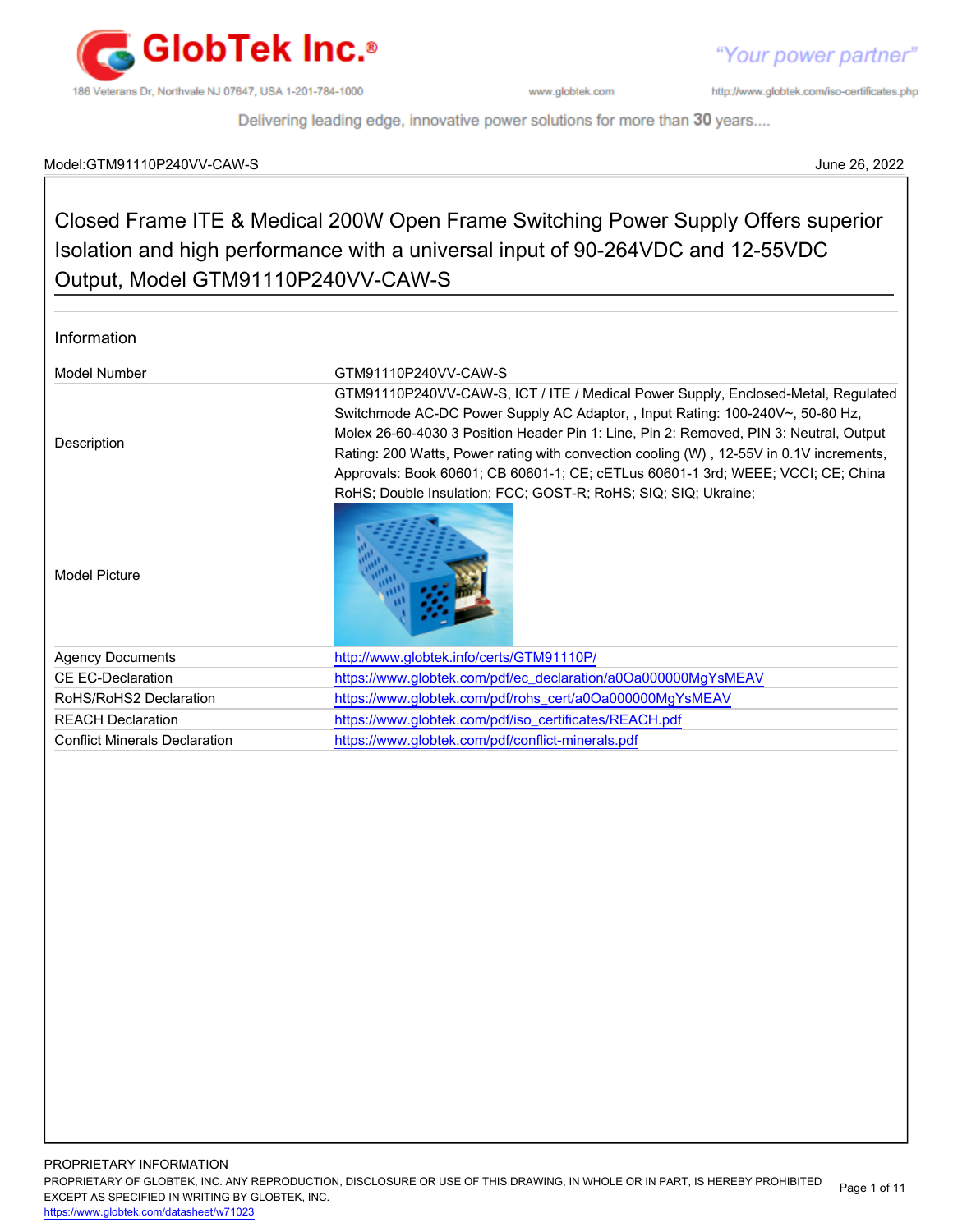

http://www.globtek.com/iso-certificates.php

Delivering leading edge, innovative power solutions for more than 30 years....

### Model:GTM91110P240VV-CAW-S June 26, 2022

| MODEL PARAMETERS        |                                                    |
|-------------------------|----------------------------------------------------|
| Type                    | Enclosed-Metal                                     |
| Technology              | Regulated Switchmode AC-DC Power Supply AC Adaptor |
| Category                | ICT / ITE / Medical Power Supply                   |
| Input Voltage           | 100-240V~, 50-60 Hz                                |
| $I/P$ Amps $(A)$        | 4.0A                                               |
| Wattage (W)             | 200.0                                              |
| Vout Range (V)          | 12-55                                              |
| <b>Efficiency Level</b> | N/A                                                |
| Ingress Protection      |                                                    |
| Size (mm)               | 140*87.6*51.9                                      |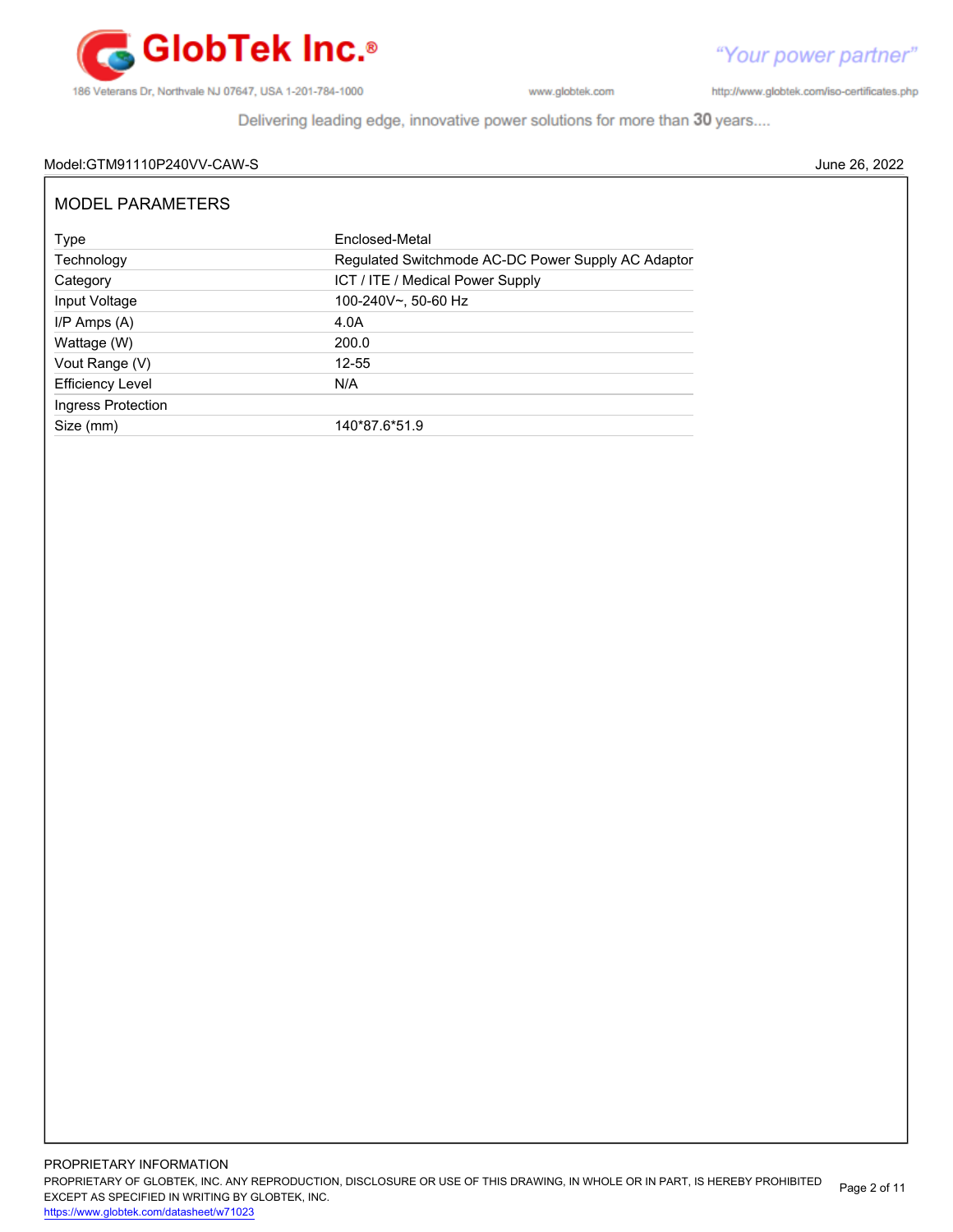

"Your power partner" http://www.globtek.com/iso-certificates.php

Delivering leading edge, innovative power solutions for more than 30 years....

### Model:GTM91110P240VV-CAW-S June 26, 2022



<https://www.globtek.com/datasheet/w71023>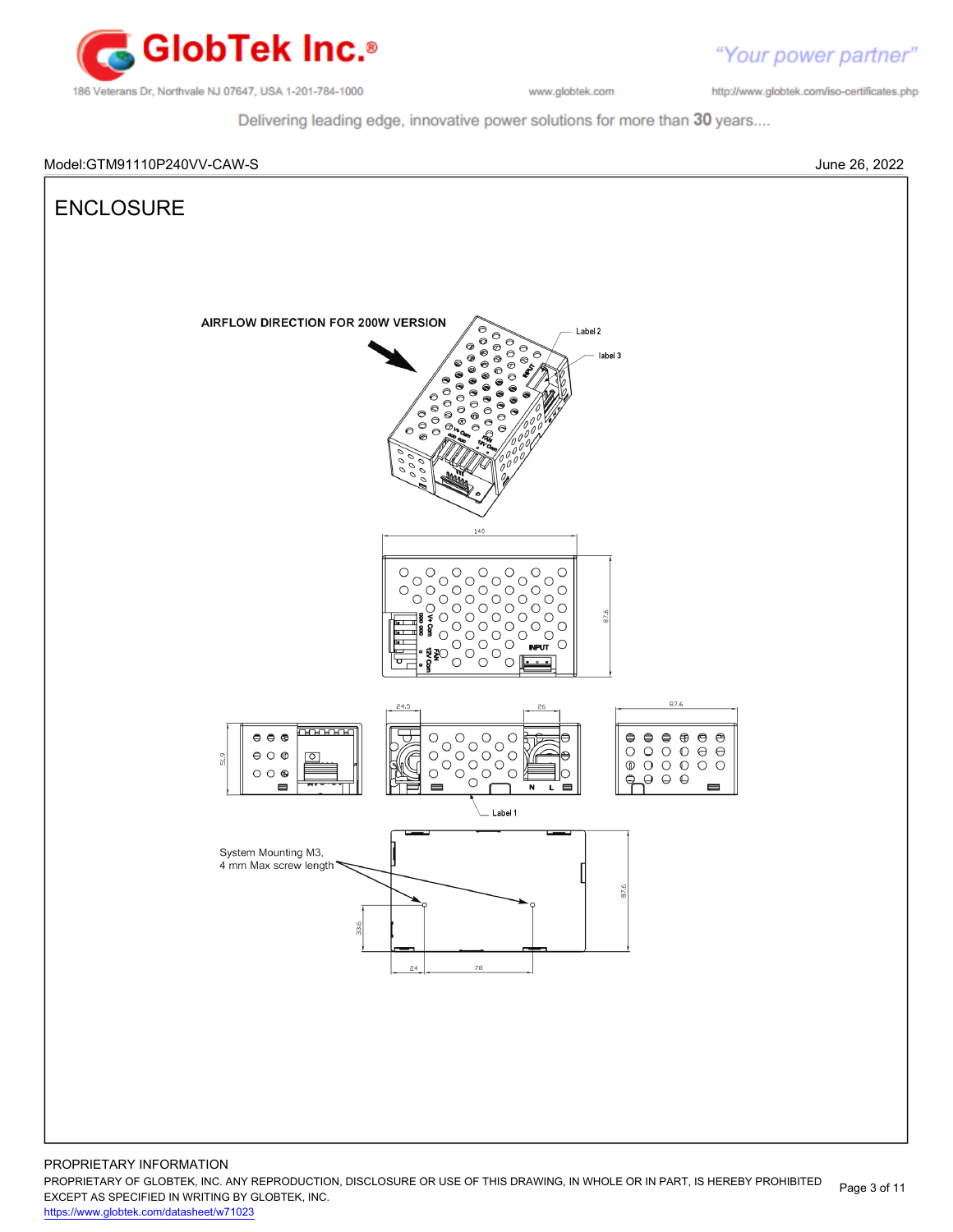

http://www.globtek.com/iso-certificates.php

Delivering leading edge, innovative power solutions for more than 30 years....

### Model:GTM91110P240VV-CAW-S June 26, 2022



#### PROPRIETARY INFORMATION

PROPRIETARY OF GLOBTEK, INC. ANY REPRODUCTION, DISCLOSURE OR USE OF THIS DRAWING, IN WHOLE OR IN PART, IS HEREBY PROHIBITED EXCEPT AS SPECIFIED IN WRITING BY GLOBTEK, INC. Page 4 of 11

<https://www.globtek.com/datasheet/w71023>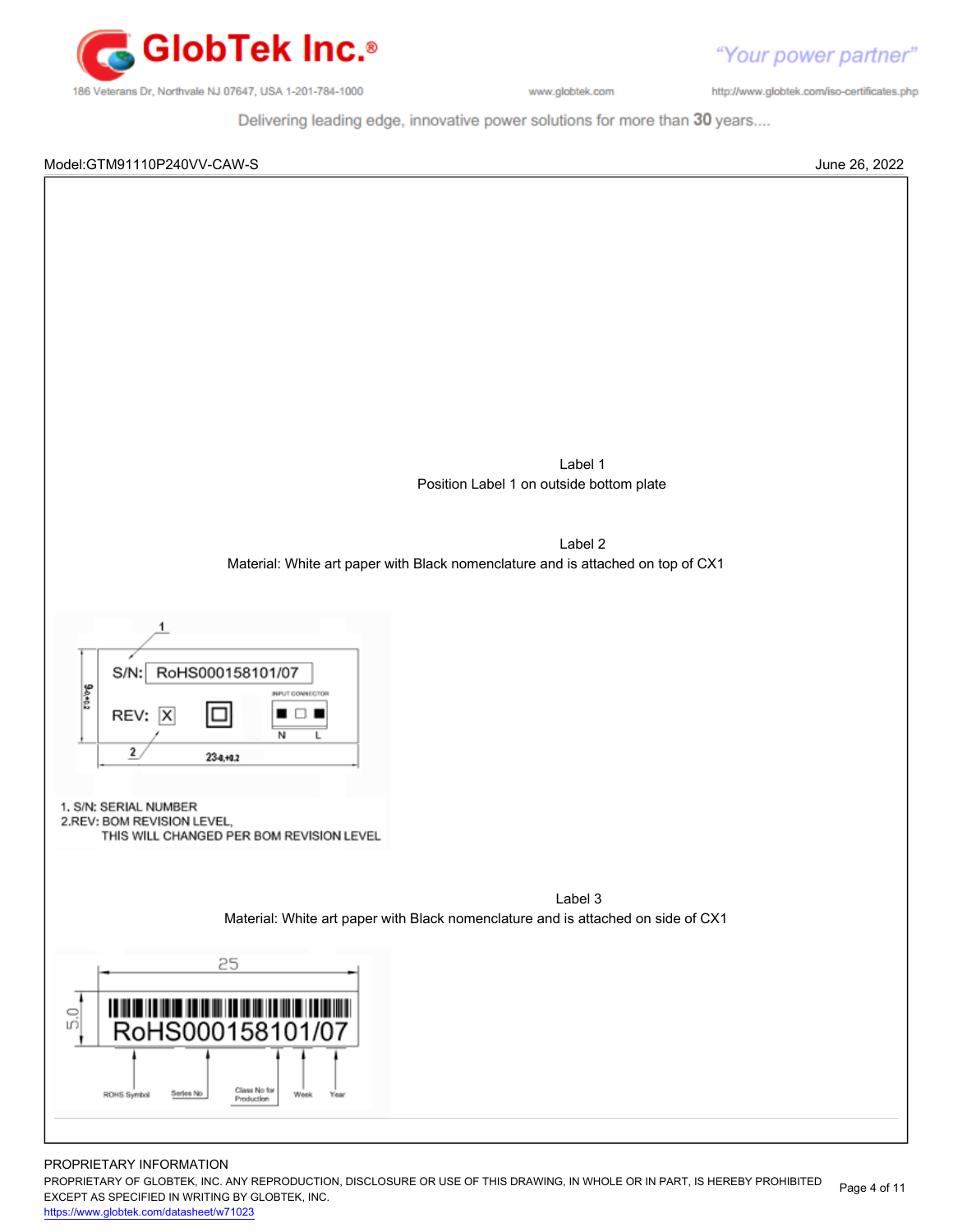

http://www.globtek.com/iso-certificates.php

Delivering leading edge, innovative power solutions for more than 30 years....

## Model:GTM91110P240VV-CAW-S June 26, 2022 RATING TABLE Model Number **Amps(A)** Watts(W) RFQ GTM91110P24036-6.0-CAW-S 30 V 6.67 200.10 [RFQ](https://en.globtek.com/model/id/a0Oa000000MgYsMEAV) GTM91110P24048-CAW-S 48 V 4.17 200.16 [RFQ](https://en.globtek.com/model/id/a0Oa000000MgYsMEAV)

PROPRIETARY INFORMATION PROPRIETARY OF GLOBTEK, INC. ANY REPRODUCTION, DISCLOSURE OR USE OF THIS DRAWING, IN WHOLE OR IN PART, IS HEREBY PROHIBITED EXCEPT AS SPECIFIED IN WRITING BY GLOBTEK, INC. <https://www.globtek.com/datasheet/w71023> Page 5 of 11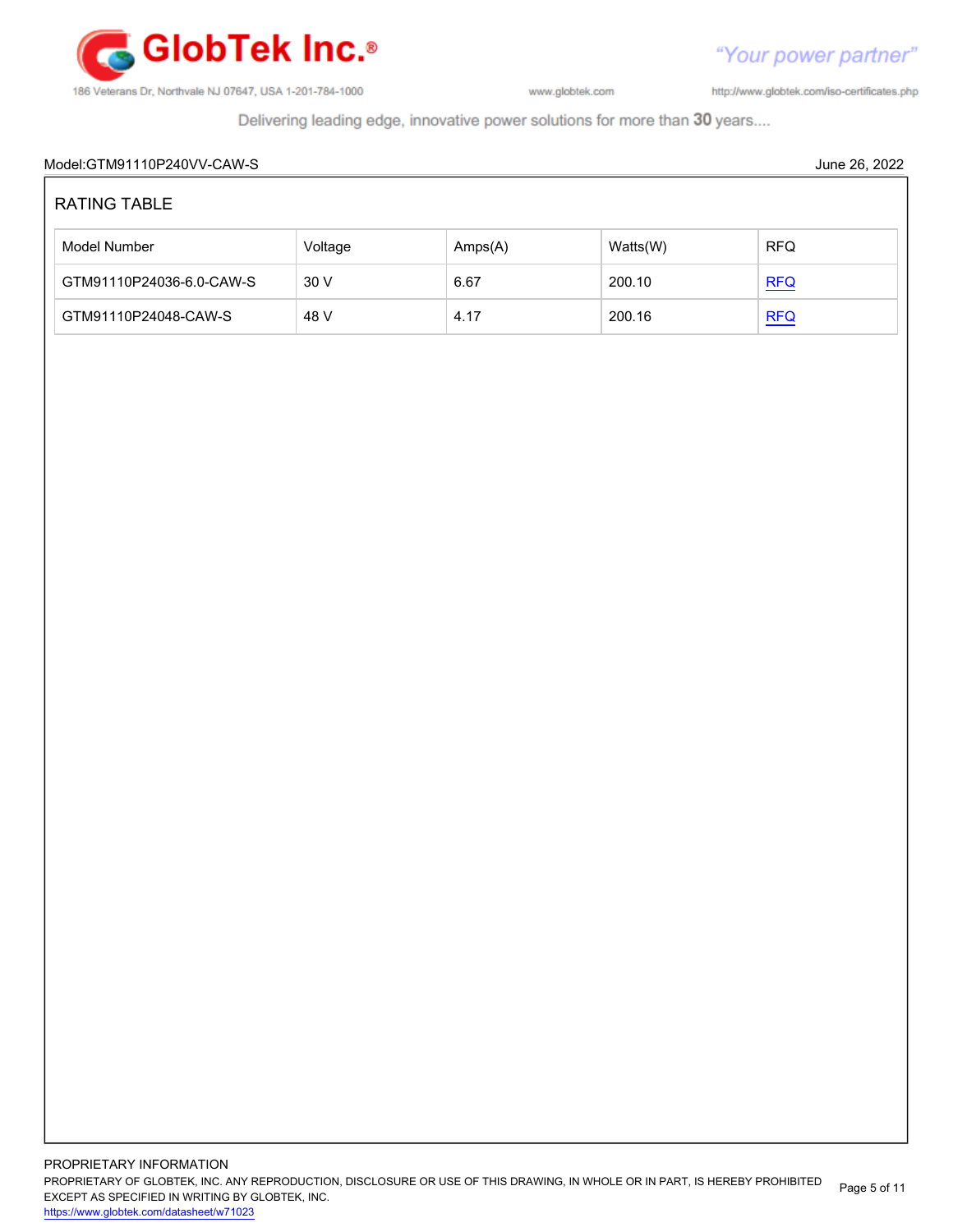

http://www.globtek.com/iso-certificates.php

Delivering leading edge, innovative power solutions for more than 30 years....

Model:GTM91110P240VV-CAW-S June 26, 2022

## SPECIFICATIONS

- A) ELECTRICAL SPECIFICATIONS:
- 01. Input Voltage: Specified 90-264 Vac, Nameplate rated 100-240 Vac
- 02. Input Frequency: Specified 47-63 Hz, Nameplate rated 50/60 Hz
- 03. Inrush current: Cold start @ 25°C, 40A @ 115Vac, 80A @ 230Vac
- 04. Efficiency: 85% to 90% typical at full load, 120-240Vac input
- 05. Power factor: 0.98 typical at full load, 230Vac input
- 06. Turn on delay: 5 Seconds maximum, (3 seconds max option)
- 07. Load regulation: ± 1% Measured at the connector side
- 08. Line regulation: ± 0.2% Measured at the connector side

09. Output Ripple protection (Peak to Peak): +/-1% maximum of nominal output voltage measured at 20 MHz bandwidth with 0.1µf ceramic capacitor in parallel with a low impedance 47 µf electrolytic capacitor located 200mm from the end of the output connector

- 10. Turn on/off overshoot: 5% Maximum, 1mS recovery time
- 11. Hold up time: 8 mS @ 300W load, 10mS@200W load, 16mS@150W load at 115Vac input

12. Transient response: 2% Maximum deviation, returns to initial condition in 3 ms max for 25% load step, from 10% to 100% of rated load

13. Remote sense (optional): compensates for up to 0.5V voltage drop in output wiring.

Power supply will operate correctly, with or without remote sense pins hooked up.

14. Auxillary Output: For forced air fan 12V @ 250mA, if convection cooled 12V @ 150mA. Other output voltages and current ratings from 5V to 24V available, contact factory for availability.

15. Indicator: Green LED for output presence

### B) PROTECTION

- 01. Input Protection: Input line fusing and 300Vac MOV
- 02. Short circuit: Protected. Unit will autorecover upon removal of short
- 03. Overload protection: Autorecover upon removal of overload
	- 150W, 175% 210% of nominal power rating
	- 200W, 130% 160% of nominal power rating
	- 240W, 110% 130% of nominal power rating
	- 300W, 110% 130% of nominal power rating

04. Over voltage: Protected at 110- 140% of nominal output voltage, latched type. AC cycling required to restore output. Autorecovery

- type OVP is an option, contact factory for availability.
- 05. Fan output protection: 3 Pin Linear Regulator, short circuit proof
- C) SAFETY
- 01. Dielectric Withstand Voltage: 4000Vac or 5656Vdc from input to output, On Class I models, 2500Vac or 3535Vdc from input to earth
- 02. Earth Leakage Current:
	- Class I Input Models: Does not exceed 500uA
	- Class II Input Models: Does not apply
- 03. Touch Current: Does not exceed 100uA, output terminations to earth
- 04. Output terminations rated as SELV, and Means of Operator Protection

D) OTHER:

- 01. MTBF: 200,000 Hours @ 25°C ambient temperature
- 02. Operating Temperature Range:

PROPRIETARY INFORMATION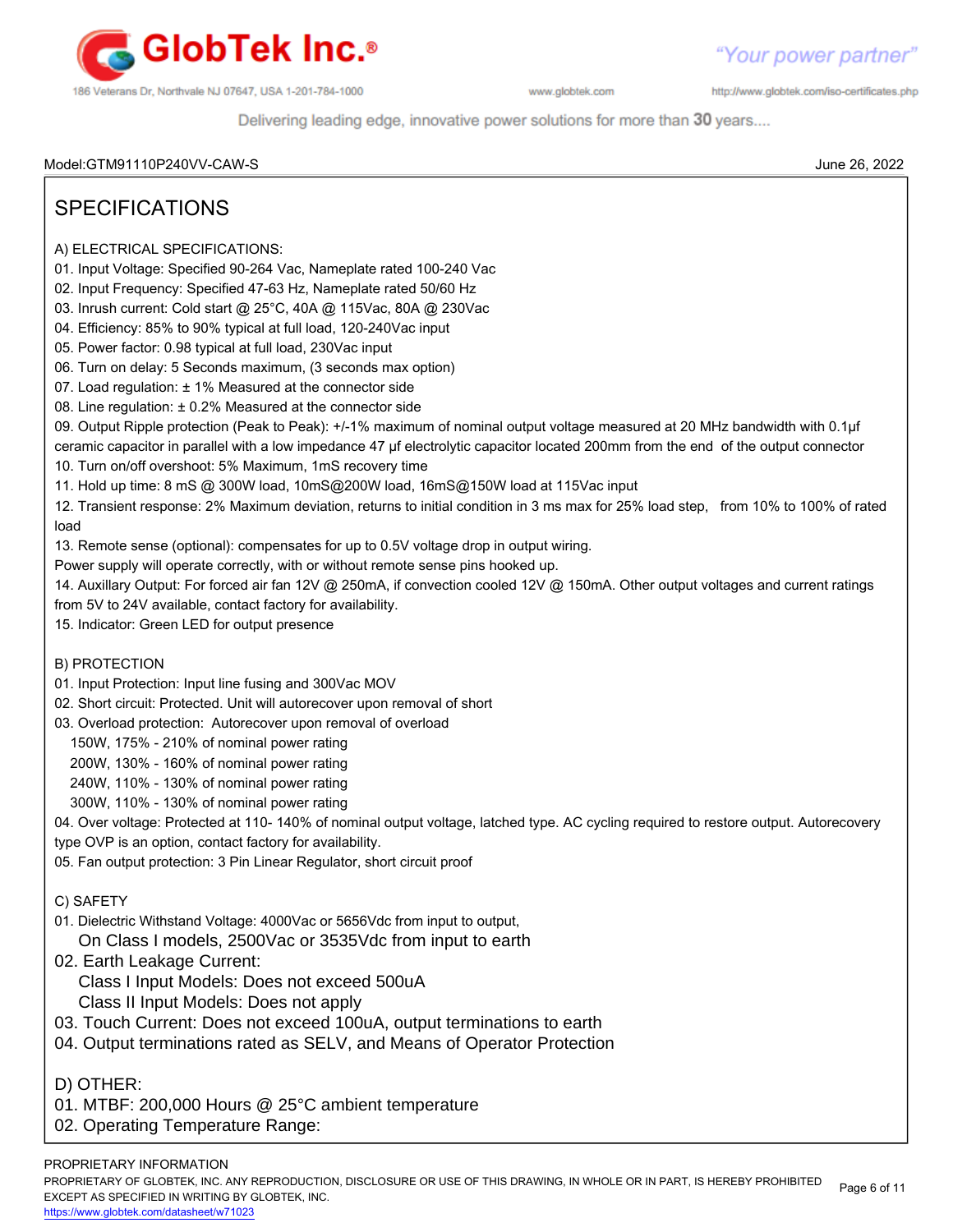

http://www.globtek.com/iso-certificates.php

Delivering leading edge, innovative power solutions for more than 30 years....

| Model:GTM91110P240VV-CAW-S                                         | June 26, 2022 |
|--------------------------------------------------------------------|---------------|
| -10°C to 50°C @ 100% output power rating                           |               |
| -10°C to 70°C @ 50% output power derating                          |               |
| 03. Cooling:                                                       |               |
| Open Frame 150W Series: Convection                                 |               |
| Open Frame 240W and 300W Series: 20 CFM Forced Air Cooling         |               |
| Perforated Plastic Housing 200W Series: 20 CFM Forced Air Cooling, |               |
| with convection cooling 50% derated (100W) output capability.      |               |
| 04. Relative Humidity: operating 0% to 90% Non-condensing          |               |
| 05. Storage Temperature: -30°C to 85°C                             |               |
| 06. Altitude: up to 2000 meter                                     |               |
| 07. Random vibration/transient drop: MIL-STD 810E                  |               |
| E) MECHANICAL FORMAT:                                              |               |
| 150W, 240W and 300W Open Frame version                             |               |
| Size: 127*76.2*43 mm                                               |               |
| Weight: 470 grams                                                  |               |
| 200W Perforated Plastic Enclosure version                          |               |
| Size: 140*87.6*51.9 mm                                             |               |
| Weight: 620 grams                                                  |               |
|                                                                    |               |
|                                                                    |               |
|                                                                    |               |
|                                                                    |               |
|                                                                    |               |
|                                                                    |               |
|                                                                    |               |
|                                                                    |               |
|                                                                    |               |
|                                                                    |               |
|                                                                    |               |
|                                                                    |               |
|                                                                    |               |
|                                                                    |               |
|                                                                    |               |
|                                                                    |               |
|                                                                    |               |
|                                                                    |               |
|                                                                    |               |
|                                                                    |               |
|                                                                    |               |
|                                                                    |               |
|                                                                    |               |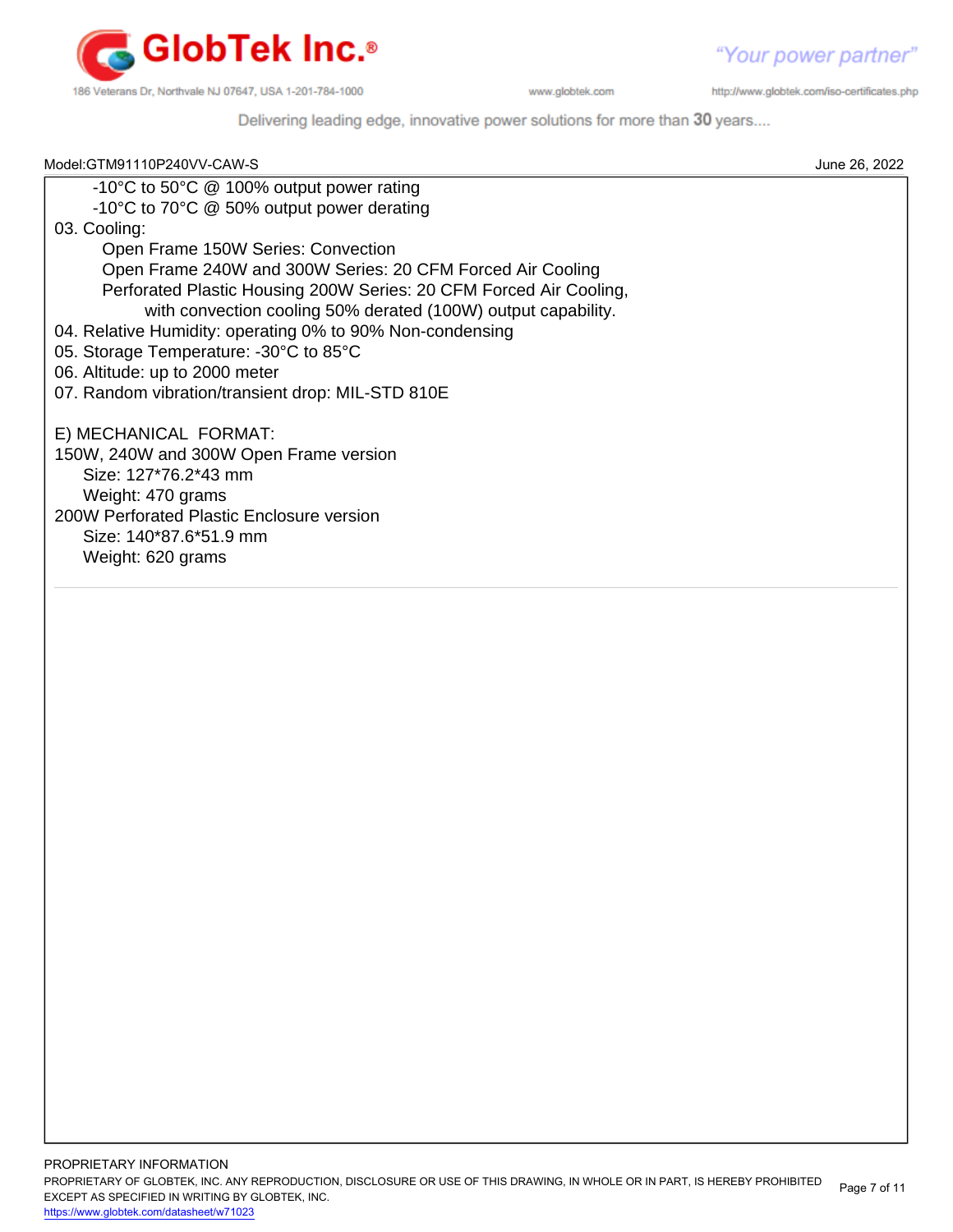

http://www.globtek.com/iso-certificates.php

"Your power partner"

Delivering leading edge, innovative power solutions for more than 30 years....

Model:GTM91110P240VV-CAW-S June 26, 2022



PROPRIETARY OF GLOBTEK, INC. ANY REPRODUCTION, DISCLOSURE OR USE OF THIS DRAWING, IN WHOLE OR IN PART, IS HEREBY PROHIBITED EXCEPT AS SPECIFIED IN WRITING BY GLOBTEK, INC. Page 8 of 11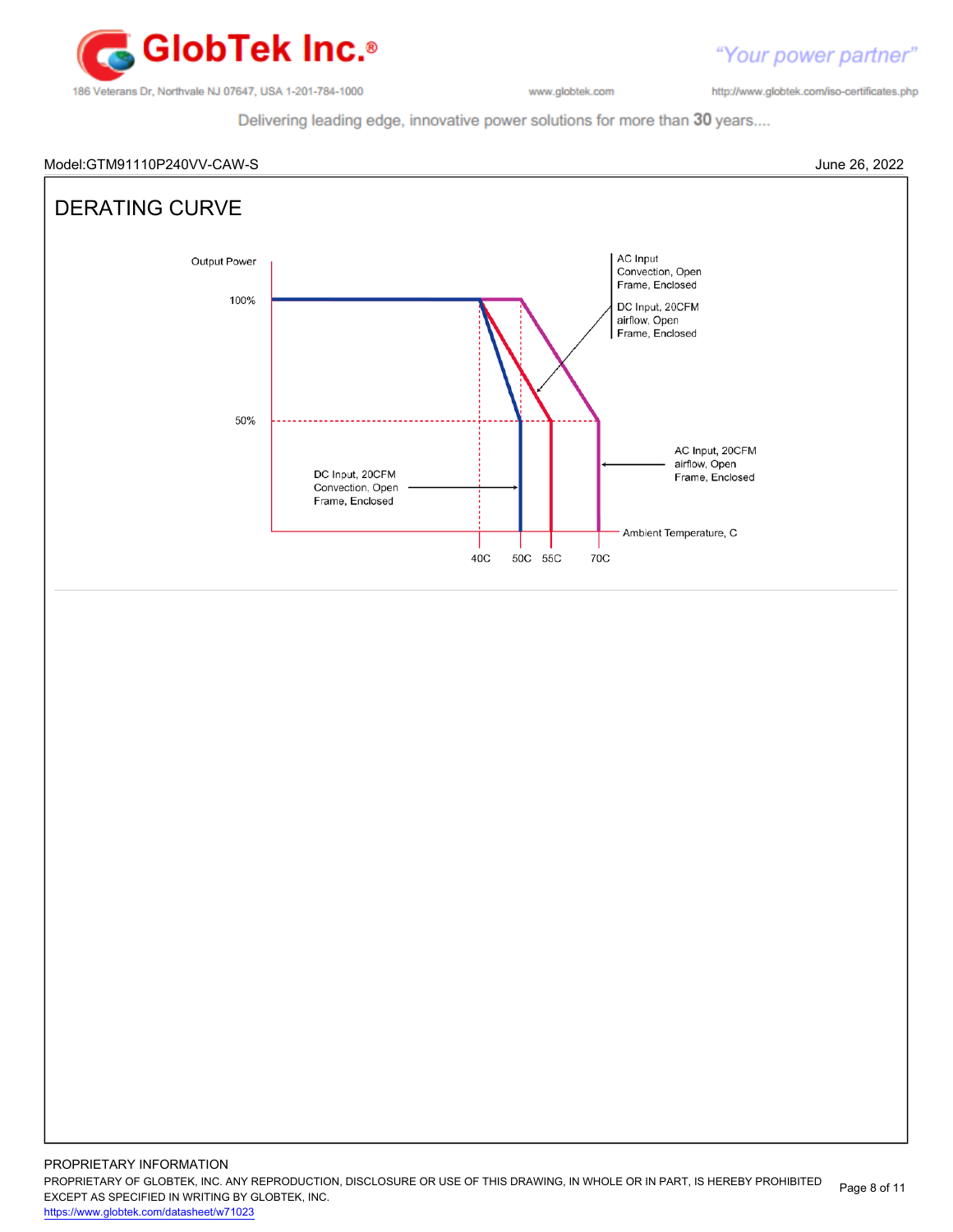

"Your power partner" http://www.globtek.com/iso-certificates.php

Delivering leading edge, innovative power solutions for more than 30 years....

# Model:GTM91110P240VV-CAW-S June 26, 2022 INPUT CONFIGURATION Description Molex 26-60-4030 3 Position Header Pin 1: Line, Pin 2: Removed, PIN 3: Neutral  $\frac{2.41}{.095}$  $\frac{5.11}{201}$ FEATURE MAY BE ON EITHER<br>SIDE OF THE PART  $±0.38$  $+015$ 11.33.0.51 TYP  $446 - 020$ TYP<br>REF P 10.01±0.51  $394 - 020$ Optional Input Wiring Kits are available: PN/Ordering No Length End A End B [XHP410070M7MLX3\(R\)](http://globtek.force.com/spec?id=01t0c000008pplQ) 70 JST XHP-4 Molex 09-93-0300 [C810070M6MLX3\(R\)](http://globtek.force.com/spec?id=01t0c000008qeGv) 60 IEC60320 C8 Molex 09-93-0300 [C1410070M6MLX3\(R\)](http://globtek.force.com/spec?id=01t0c000008qi6w) 60 IEC60320 C14 Molex 09-93-0300 Custom lengths, construction, cable types, ferrites, filters, and termination available upon request.

PROPRIETARY INFORMATION PROPRIETARY OF GLOBTEK, INC. ANY REPRODUCTION, DISCLOSURE OR USE OF THIS DRAWING, IN WHOLE OR IN PART, IS HEREBY PROHIBITED EXCEPT AS SPECIFIED IN WRITING BY GLOBTEK, INC. <https://www.globtek.com/datasheet/w71023> Page 9 of 11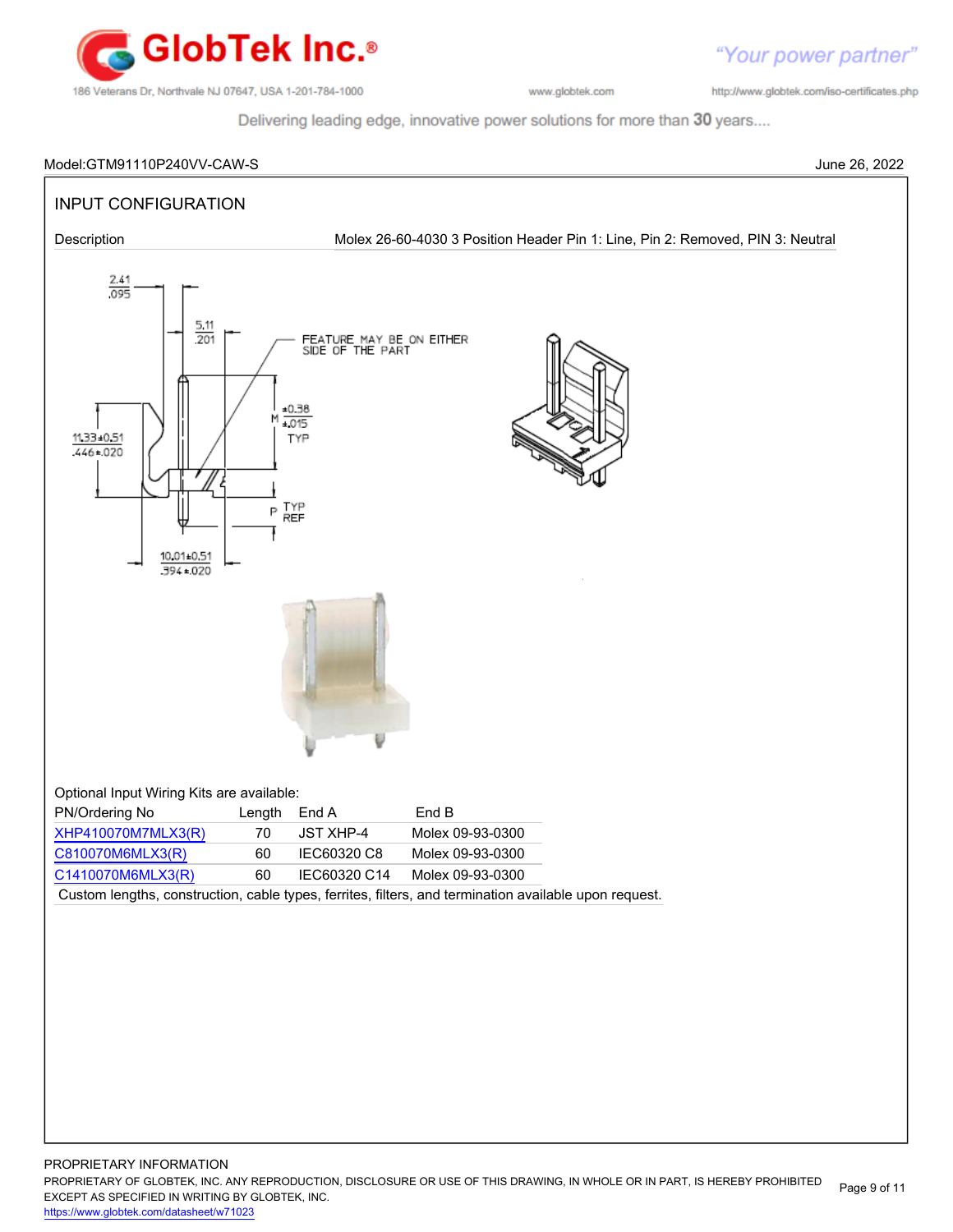

"Your power partner" http://www.globtek.com/iso-certificates.php

Delivering leading edge, innovative power solutions for more than 30 years....

### Model:GTM91110P240VV-CAW-S June 26, 2022

| Approvals          |                                                                                                                                                                                                                                                                        |
|--------------------|------------------------------------------------------------------------------------------------------------------------------------------------------------------------------------------------------------------------------------------------------------------------|
| Logo               | Description                                                                                                                                                                                                                                                            |
|                    | 60601-1 3rd Operating Instructions                                                                                                                                                                                                                                     |
| No Logo Applicable | CB report IEC 60601-1: 2005 + CORR. 1 (2006) + CORR. 2 (2007) and or EN<br>60601-1:2006 3rd Edition including 2MOOP requirements                                                                                                                                       |
| CE                 | CE Mark: tested to comply with EN55022:2006/A1:2007 Class B, EN610003-2,<br>EN610003-3 including EN61000-4-2, EN61000-4-3, EN61000-4-4, EN61000-4-5,<br>EN61000-4-6N EN61000-4-11; EMI: Complies with EN55011 CLASS B and FCC<br>Part 15B - On label or Molded in case |
| CE                 | CE Mark: tested to comply with EN61000-3-2, EN61000-3-3 and EN50082-1,<br>including EN61000-4-2, EN61000-4-3, EN61000-4-4, EN61000-4-5,<br>EN61000-4-6, EN61000-4-8, EN61000-4-11, EN61001-1-2-2007<br>EMI: Complies with EN55011 CLASS B and FCC Part 15 B            |
|                    | cETLus-Cert-4007497 ANSI/AAMI ES60601-1:2005/A1:2012 Issued: 2012/08/20<br>Medical electrical equipment ? Part 1: Amendment 1; CAN/CSAC22.2 No.<br>60601-1:14, Third Edition Issued: 2014/03/01 - Medical Electrical Equipment -<br>Part 1                             |
|                    | CHINA SJ/T 11364-2014, China RoHS Chart:<br>http://en.globtek.com/globtek-rohs.php                                                                                                                                                                                     |
|                    |                                                                                                                                                                                                                                                                        |
| FC                 | FCC PART 15 CLASS B                                                                                                                                                                                                                                                    |
| FAT                | <b>GOST-R mark for Russia(Document:</b><br>http://www.globtek.com/html/iso_certificates/GT_GOST-R.pdf). 03/15/2015. Due to<br>lack of demand, GlobTek will not be renewing it's GOST certification. Please<br>contact your sales engineer for pricing on EAC.          |
|                    | Indoor Use Only - Mark is on the label or Molded in the case                                                                                                                                                                                                           |
|                    |                                                                                                                                                                                                                                                                        |

PROPRIETARY INFORMATION

PROPRIETARY OF GLOBTEK, INC. ANY REPRODUCTION, DISCLOSURE OR USE OF THIS DRAWING, IN WHOLE OR IN PART, IS HEREBY PROHIBITED Page 10 of 11<br>EXALER 10 OREGIEIER WILKENIG BY OLOREEK WO EXCEPT AS SPECIFIED IN WRITING BY GLOBTEK, INC.